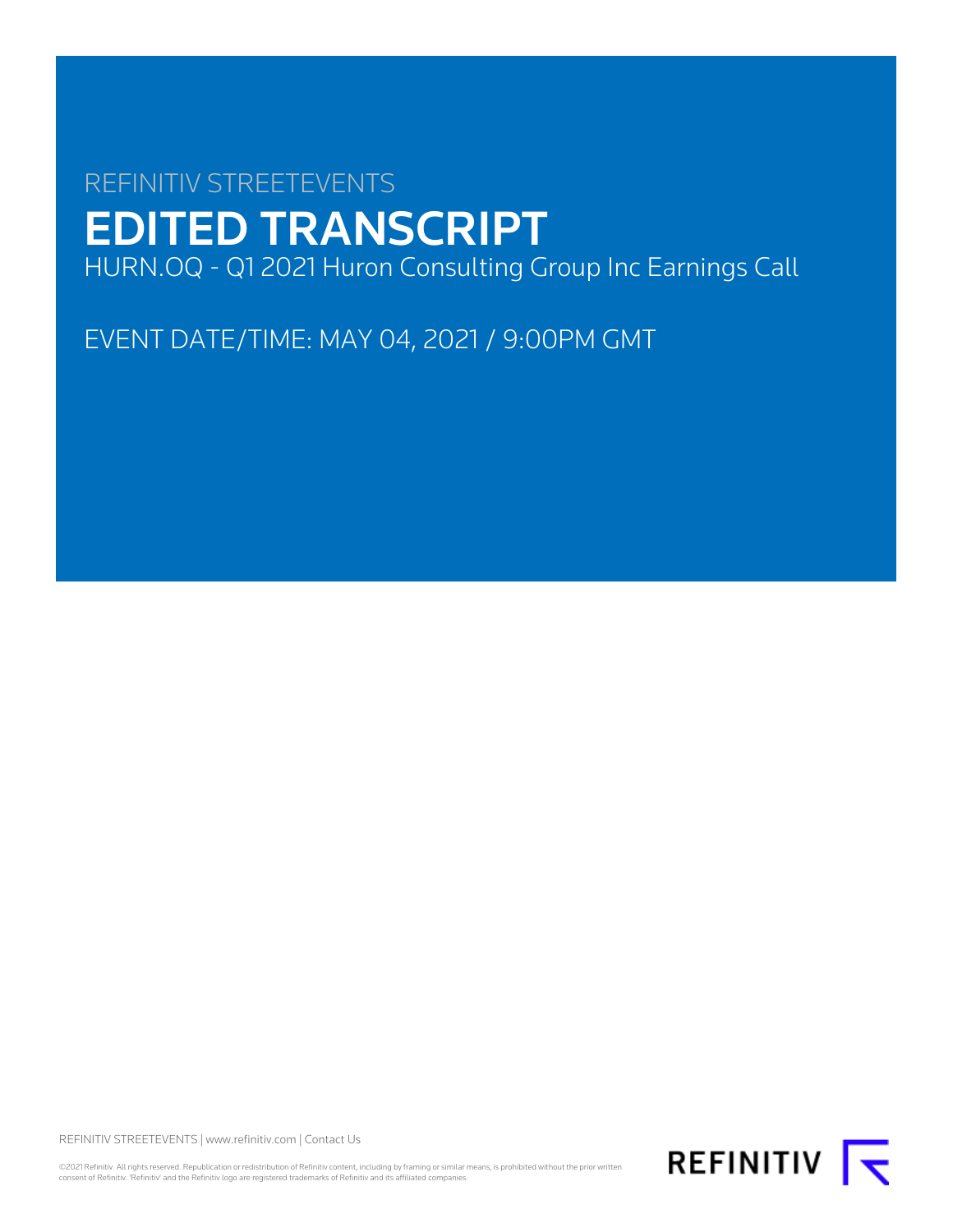### **CORPORATE PARTICIPANTS**

**[C. Mark Hussey](#page-11-0)** Huron Consulting Group Inc. - President & COO **[James H. Roth](#page-1-0)** Huron Consulting Group Inc. - CEO & Director **[John D. Kelly](#page-4-0)** Huron Consulting Group Inc. - Executive VP, CFO & Treasurer

## **CONFERENCE CALL PARTICIPANTS**

**[Andrew Owen Nicholas](#page-8-0)** William Blair & Company L.L.C., Research Division - Analyst **[Joshua David Vogel](#page-12-0)** Sidoti & Company, LLC - Analyst **[Kevin Mark Steinke](#page-10-0)** Barrington Research Associates, Inc., Research Division - MD **[Tobey O'Brien Sommer](#page-6-0)** Truist Securities, Inc., Research Division - MD

### **PRESENTATION**

### **Operator**

Good afternoon, ladies and gentlemen, and welcome to Huron Consulting Group's webcast to discuss financial results for the first quarter 2021. (Operator Instructions) As a reminder, this conference call is being recorded.

Before we begin, I would like to point all of you to the disclosure at the end of the company's news release for information about any forward-looking statements that may be made or discussed on this call. The news release is posted on Huron's website. Please review that information, along with the filings with the SEC for a disclosure of factors that may impact subjects discussed in this afternoon's webcast.

The company will be discussing one or more non-GAAP financial measures. Please look at the earnings release and on Huron's website for all the disclosures required by the SEC, including reconciliation to the most comparable GAAP numbers.

<span id="page-1-0"></span>And now I would like to turn the call over to Jim Roth, Chief Executive Officer of Huron Consulting Group. Mr. Roth, please go ahead.

### **James H. Roth** - Huron Consulting Group Inc. - CEO & Director

Good afternoon, and welcome to Huron Consulting Group's First Quarter 2021 Earnings Call. With me today are John Kelly, our Chief Financial Officer; and Mark Hussey, our President and Chief Operating Officer.

Our first quarter financial results were in line with our expectations. Revenues declined 9% in the first quarter of 2021 as compared to the same period in the prior year, driven by declines in the Healthcare and Education segments. Those declines were partially offset by strong growth in the Business Advisory segment.

During the first quarter, we saw an increase in our sales pipeline and the pace of signings in our Healthcare and Education businesses, which gives us further confidence in our ability to meet our updated full year performance expectations. As the overall demand for our services has increased during 2021, we now believe we are past the pandemic-driven low watermarks for Education and Healthcare segment revenues, and we expect sequential growth in these businesses moving forward in 2021. We believe the low point for the Education segment occurred in the fourth quarter of 2020, while the low point for the Healthcare segment was in the first quarter of 2021.

Looking ahead, we see increased demand for our Healthcare and Education services as our clients prepare for a recovering economic environment, which has also strengthened growth in our Business Advisory segment.

 $\overline{2}$ 

REFINITIV STREETEVENTS | [www.refinitiv.com](https://www.refinitiv.com/) | [Contact Us](https://www.refinitiv.com/en/contact-us)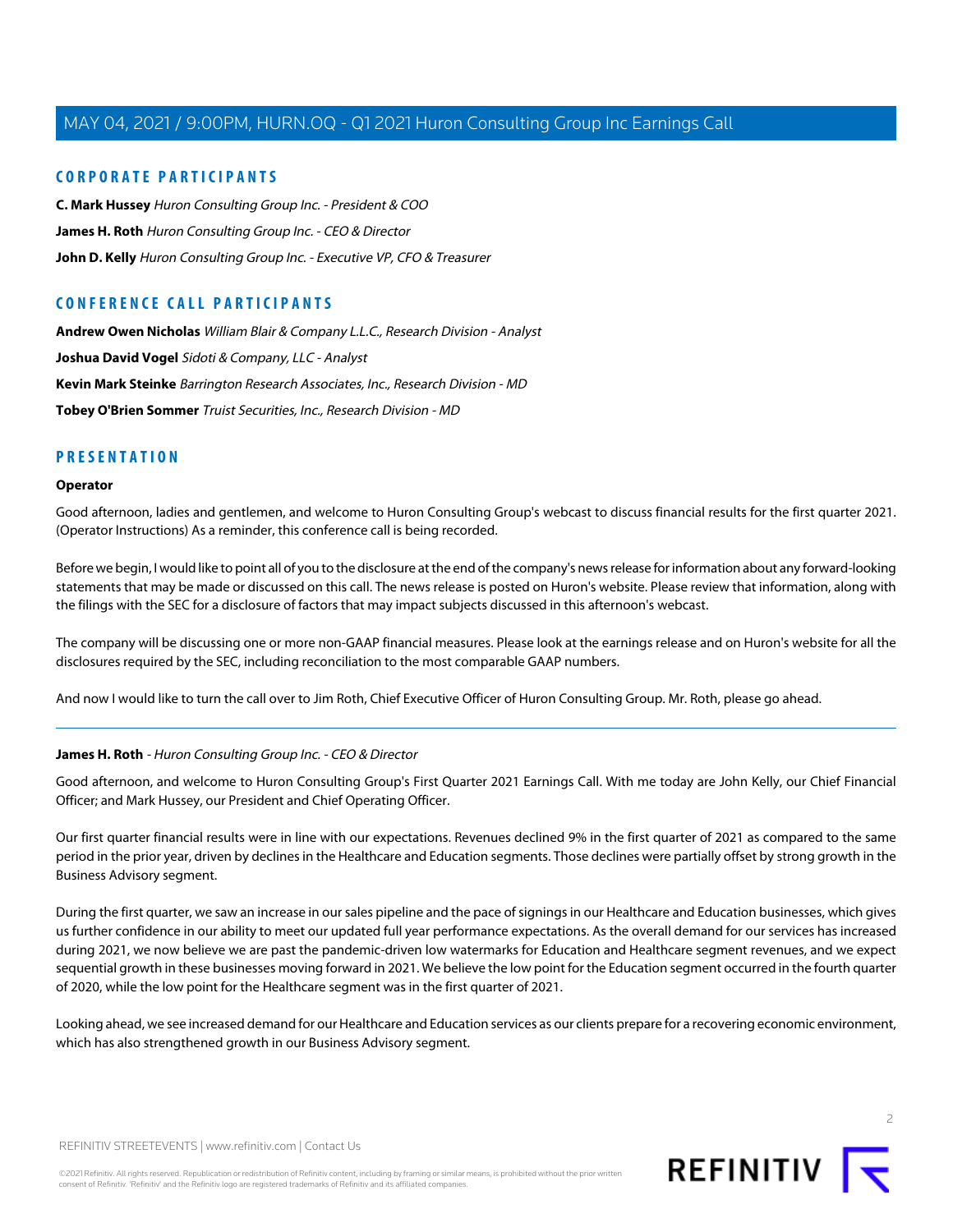I will now share some additional insight into our first quarter performance. During the first quarter, Healthcare segment revenues declined 17% over the prior year first quarter, reflective of the difficult first quarter comparisons driven by the growth we experienced in the segment at the beginning of 2020 prior to the impact of the pandemic. The Healthcare business got off to a slower start this year given the continued disruption of the pandemic and vaccine rollout on our hospital and health system clients.

As the quarter progressed, our sales pipeline increased and remained at record levels and the pace of signings and conversion to hard backlog also improved each month. Assessments for our performance improvement offerings have continued to grow and in April assessment volume neared pre-pandemic levels. As hospitals and health systems plan for a post-pandemic future, many organizations are prioritizing several key initiatives. Among the most important priorities is making care more affordable while also providing greater price transparency to consumers.

As we look at our pipeline, market demand is focused on our core performance improvement and managed services offerings to address near-term financial pressures. In addition, we are seeing substantial demand for one of our newest offerings, which was developed collaboratively across our health care, strategy and technology businesses. This offering helps health systems achieve structural changes to ensure the sustainability of their business model in the future.

Given the near-term financial challenges and long-term growth aspirations of our clients, we believe our collective performance improvement related offerings will continue to be an ongoing source of growth for our business.

A second priority for health care providers is accelerating care transformation strategies to deliver a substantially greater amount of care virtually, including through telehealth, remote patient monitoring and hospital-at-home models. The pandemic has highlighted the need for providers to formalize their long-term virtual care strategies and build the right consumer-centric infrastructure to support patients throughout their care journey.

The breadth of our care delivery, organizational transformation and digital, technology and analytics offerings and deep expertise in implementing telehealth and hospital-at-home models positions Huron to add significant value to our clients as they establish and implement their care transformation.

The third priority among our health care clients is focusing on enhancing the digitization and use of clinical and operational data with a strong emphasis on planning and analytics. Many health care organizations are making significant investments in their administrative operations comparable to some of the investments in clinical systems that have been made over the past decade.

Once again, our Healthcare business is well positioned to help our clients navigate this next wave of digital transformation. The growth of our Healthcare pipeline and the pace of signings in recent months are indications that our offerings are resonating well with our client base as they seek assistance in addressing these key priorities.

Turning to the Business Advisory segment. In the first quarter of 2021, Business Advisory segment revenues grew 12% over the prior year quarter, 9% organically, driven by strong broad-based demand across our strategy, digital, technology and analytics and distressed advisory offerings. As we've discussed on prior calls, we continue to execute on our commercial strategy, which is aimed at going to market collaboratively across the 4 businesses in this segment. The Business Advisory segment has grown revenues at a compound annual growth rate of 15% over the last 5 years, inclusive of the recent pandemic era, which reinforces the importance of this segment to our company's growth strategy.

When looking beyond the numbers, you will find several important attributes of that revenue growth that bode well for the future of this segment. First, we are winning sizable projects among numerous Fortune 500 companies, particularly in energy and utilities, financial services, industrials and manufacturing and life sciences. Second, we continue to capitalize on one of our greatest strategic advantages by integrating our deep industry and functional expertise with our strong strategy, technology and operations capabilities.

Coupled with our nimble approach to serving our clients from strategy through execution, our expertise and experience allow us to compete and win against larger competitors. We are in the process of building additional competencies that will further position the segment for above-average growth in the coming years.

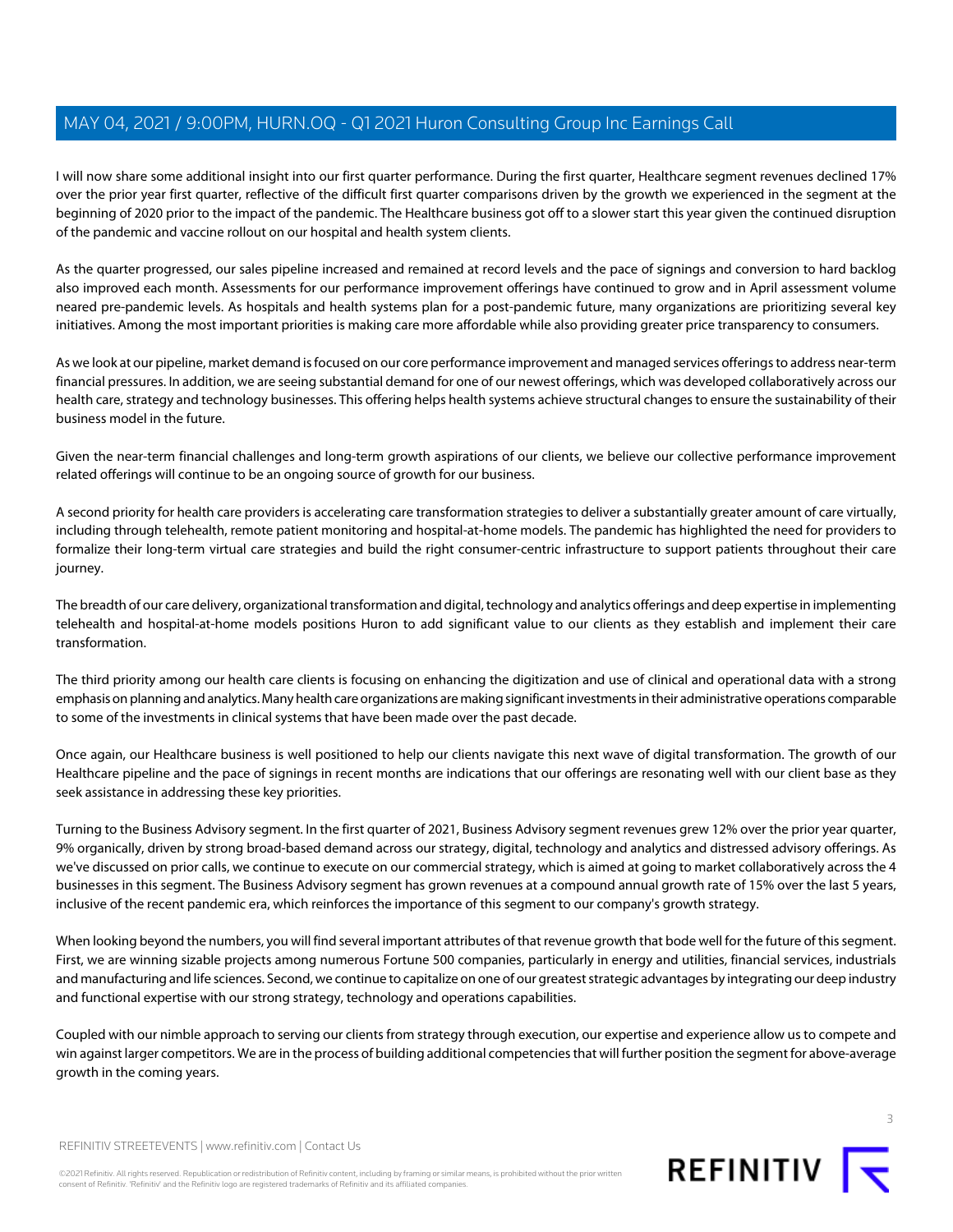In addition, our digital, technology and analytics offerings continue to provide the foundation for growth in the commercial sector and our distressed advisory services continue to perform well amidst the many financial challenges impacting middle market companies. We are also seeing solid demand for our strategy and innovation services as the economy continues to recover.

Turning now to the Education segment. In the first quarter of 2021, Education segment revenues declined 19% over the prior year quarter, reflective of the difficult first quarter comparisons, driven by the strong growth we experienced in the segment at the beginning of 2020 prior to the impact of the pandemic. Sequentially, Education segment's revenues grew 7% over the fourth quarter of 2020, driven by strong demand in our research, strategy and operations offerings.

Similar to Healthcare, as the quarter progressed, our sales pipeline increased across our offerings and the pace of signings improved month-over-month. While some of the larger ERP-related engagements continue to be delayed, the pipeline of opportunities is widening and many institutions are beginning to feel more comfortable that they have the bandwidth and financial stability to undertake these significant projects. We have also seen smaller institutions moving ahead with their digital transformation, given greater visibility into their financial position.

While some higher education institutions face sizable COVID-19-related losses, others have found the losses to be less than initially anticipated, in part due to financial support by the federal government. Many colleges and universities are now more aggressively evaluating how to be successful in a post-pandemic environment, including trying to establish more sustainable operating models. These attributes will continue to drive demand for our broad set of offerings in this segment.

Before I turn to our outlook for the year, I'd like to add several comments about our collective technology capabilities. As I mentioned last quarter, our technology services grew to over 30% of total company revenues in 2020. Technology has become an increasingly important pillar of growth for this company, and is deeply embedded in each of our segments. We continue to grow our teams in North America as well as in India to support the market demand for these offerings.

Finally, let me turn to our outlook for the year. Historically, we have not adjusted our annual guidance after the first quarter. Today, the signs of recovery in our Healthcare and Education businesses and continued momentum in the Business Advisory segment give us confidence to raise and narrow our full year guidance. As our press release indicates, we are increasing and narrowing our annual revenue guidance to \$850 million to \$900 million. We are also maintaining our adjusted EBITDA guidance in a range of 10.8% to 11.8% of revenues and increasing our adjusted diluted earnings per share in a range of \$2.35 to \$2.75.

We raised our revenue guidance to reflect the current and anticipated demand for our services across all segments. We continue to anticipate modest sequential revenue growth in the first half of the year as compared to the second half of 2020, followed by stronger growth in the second half of 2021. We are also investing for the long term, further expanding our capabilities in areas we believe have strong growth potential given current market dynamics, including our healthcare managed services and our digital, technology and analytics offerings across all of our segments.

We are focused on our financial strategy of achieving sustainable organic revenue growth and expanding margins over time, and we continue to believe our business will generate mid- to upper single-digit growth over the medium term. The disruption facing our clients and primary end markets is substantial, stemming from the impacts of the COVID-19 pandemic as well as the rapidly evolving competitive landscape. And we believe this disruption creates significant opportunities for growth in our business.

Before I turn it over to John, let me make 2 final comments. First, I want to recognize the challenge that our Indian colleagues are facing given the recent surge in COVID-19 cases. We are working closely with our country leadership team to support our people and their loved ones as well as the local community and have executed our business continuity plans to minimize the disruption to our business.

Lastly, I want to thank our entire team for all they have done during the pandemic. They have demonstrated an incredible amount of agility and creativity while also remaining focused on supporting our clients, our company and each other.

Now let me turn it over to John for a more detailed discussion of our financial results. John?



4

REFINITIV STREETEVENTS | [www.refinitiv.com](https://www.refinitiv.com/) | [Contact Us](https://www.refinitiv.com/en/contact-us)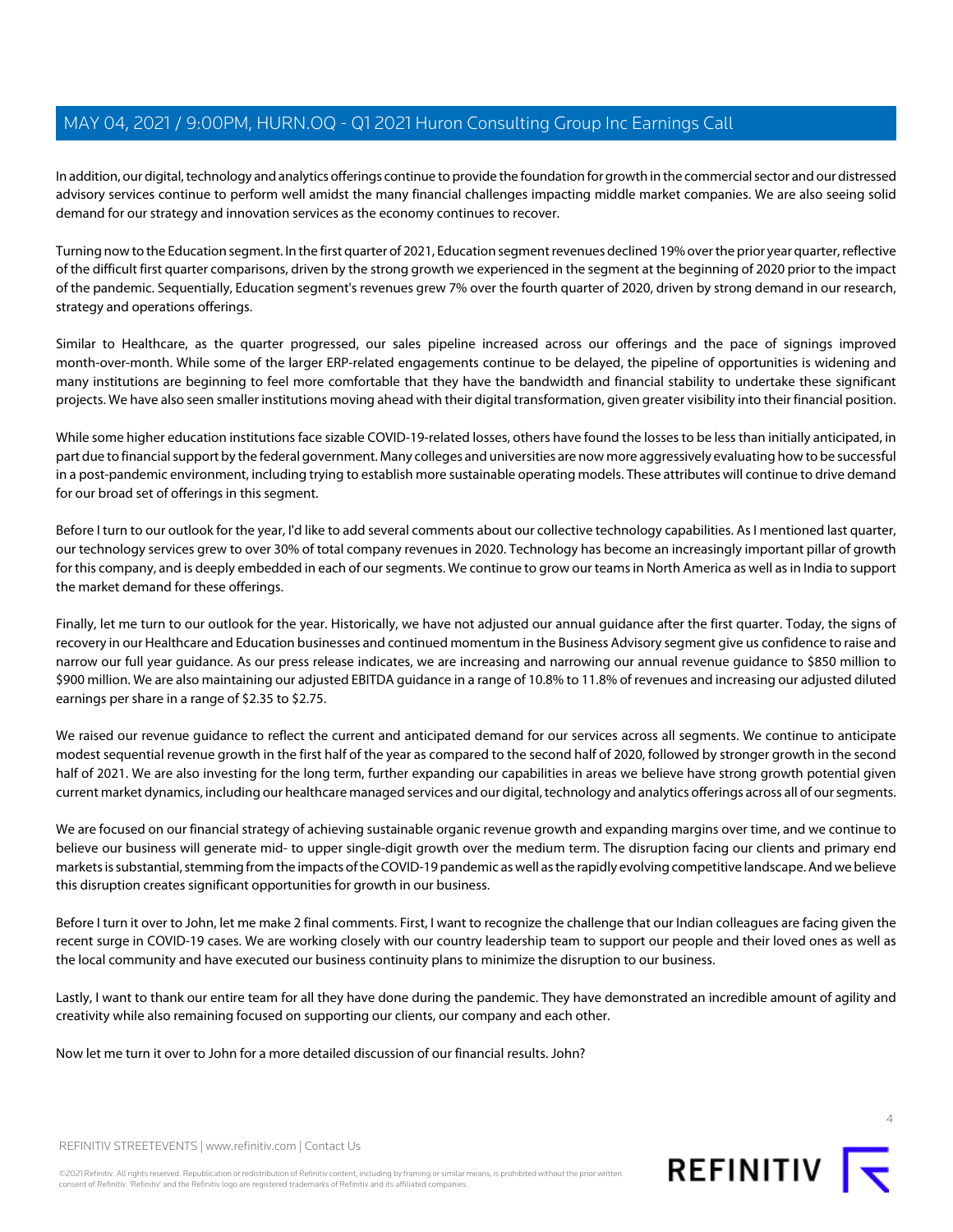### <span id="page-4-0"></span>**John D. Kelly** - Huron Consulting Group Inc. - Executive VP, CFO & Treasurer

Thank you, Jim, and good afternoon, everyone. Before I begin, please note that I will be discussing non-GAAP financial measures, such as EBITDA, adjusted EBITDA, adjusted net income, adjusted EPS and free cash flow. Our press release, 10-Q and Investor Relations page on the Huron website have reconciliations of these non-GAAP measures to the most comparable GAAP measures, along with a discussion of why management uses these non-GAAP measures and why management believes they provide useful information to investors regarding our financial condition and operating results. Also, unless otherwise stated, my comments today are all on a continuing operations basis.

Also, our acquisition of Unico Solution, which closed on February 1, is included in our first quarter financial results in the Business Advisory segment, subsequent to the acquisition date.

Now let me walk you through some of the key financial results for the quarter. Revenues for the first quarter of 2021 were \$203.2 million, down 8.7% from \$222.6 million in the same quarter of 2020. The decline in revenues in the quarter was driven by the Healthcare and Education segments, which faced challenging pre-pandemic year-over-year comparisons in the first quarter of 2021. This decline was partially offset by continued growth in the Business Advisory segment.

Net income was \$5.4 million or \$0.24 per diluted share in the first quarter of 2021 compared to net loss of \$42.3 million or \$1.94 per diluted share in the same quarter in the prior year, which was inclusive of the \$59.8 million pretax goodwill impairment charge taken in the first quarter of 2020.

Our effective income tax expense rate in the first quarter of 2021 was 22.1% compared to 21% benefit rate 1 year ago. Our effective tax rate for Q1 of 2021 was more favorable than the statutory rate, inclusive of state income taxes, primarily due to a discrete tax benefit for share-based compensation awards that vested during the first quarter of 2021. This favorable tax benefit was partially offset by certain nondeductible expenses.

Adjusted EBITDA was \$16.5 million in Q1 2021 or 8.1% of revenues compared to \$19 million in Q1 of 2020 or 8.5% of revenues. Adjusted non-GAAP net income was \$7.8 million or \$0.35 per diluted share in the first quarter of 2021 compared to \$9.8 million or \$0.44 per diluted share in the same period of 2020.

Now I'll make a few comments about the performance of each of our operating segments. The Healthcare segment generated 39% of total company revenues during the first quarter of 2021. The segment posted revenues of \$79.7 million for the first quarter of 2021, down \$15.9 million or 16.6% from the first quarter of 2020. The decline in revenue reflects the ongoing impact of the COVID-19 pandemic in the first quarter of this year relative to a quarter that was largely unimpacted by COVID-19 last year. As Jim mentioned, we believe the first quarter of 2021 will be the revenue low point for this segment related to the pandemic as we expect sequential revenue growth moving forward in 2021, reflecting the ongoing recovery of the health care industry.

Operating income margin for Healthcare was 25.7% for Q1 of 2021 compared to 25.2% for the same quarter in 2020. The quarter-over-quarter increase in margin was primarily attributable to decreases in conference-related expenses, performance bonus and share-based compensation expense and promotion and marketing expenses, largely offset by an increase in salaries and related expenses for our revenue-generating professionals as a percentage of revenues, reflecting lower utilization.

As a reminder, our first quarter results included the annual resetting of our wage bases for certain fringe items like the employer portion of FICA taxes and our 401k match. As Jim mentioned, we continue to invest in areas of our business that align with our enterprise strategy, including managed services. In April, we hired approximately 300 health care professionals to expand our managed services capacity to provide revenue cycle billing, collections, insurance verification and charge integrity services to our health care clients. While we expect revenue of around \$10 million during 2021 related to this group hire, we only expect modest accretion from an earnings perspective as we invest to build out our capabilities for future growth.

The Business Advisory segment generated 36% of total company revenues during the first quarter of 2021. The segment posted revenues of \$72.9 million in Q1 2021, up \$8 million or 12.3% from the first quarter of 2020. Revenues for the first quarter of 2021 include \$2.4 million from our



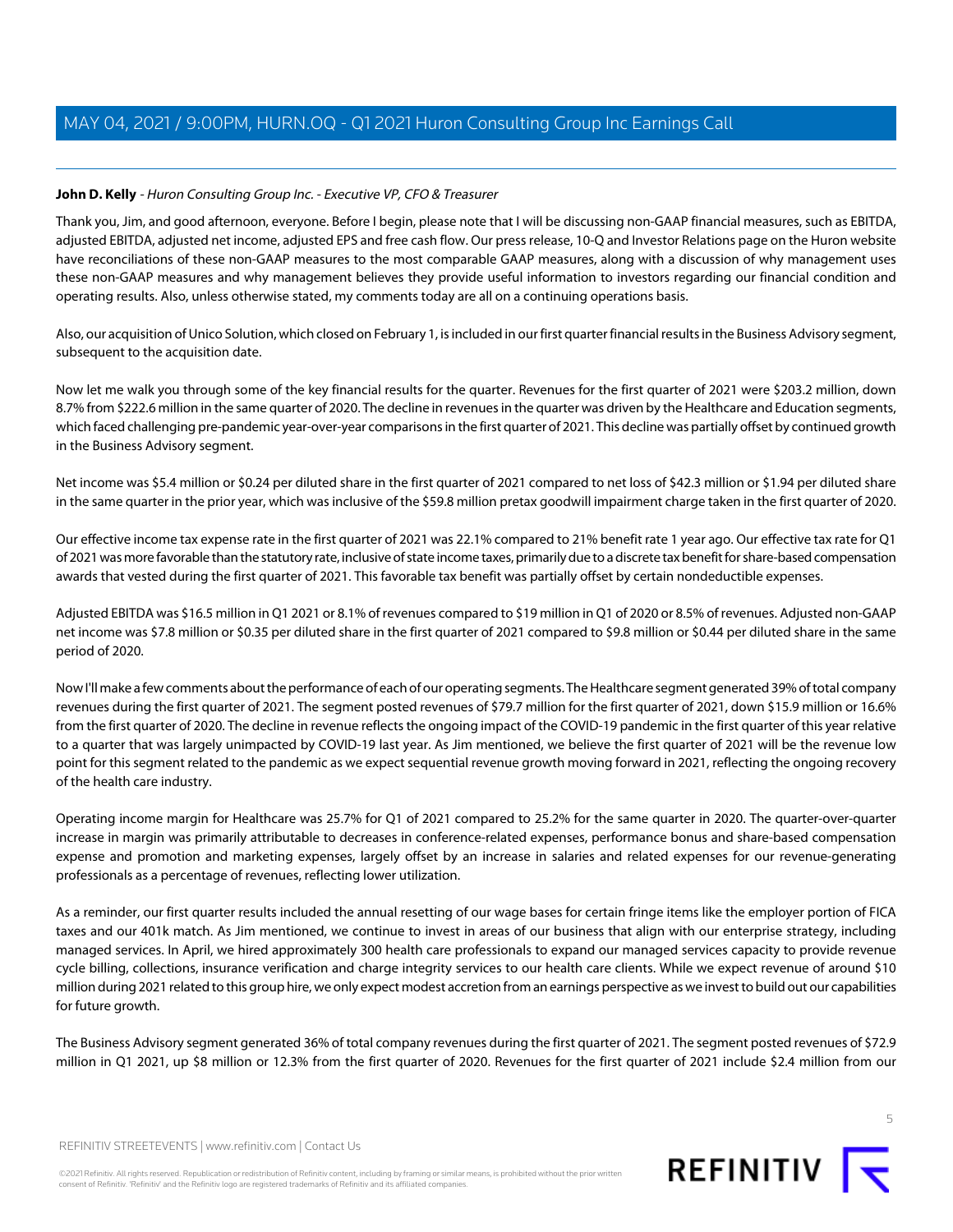acquisitions of ForceIQ and Unico Solution. Our organic revenue growth rate in the Business Advisory segment was 9% for the quarter. The quarter-over-quarter increase in revenue was broad-based across our strategy, digital, technology and analytics and distressed advisory offerings.

The operating income margin for the Business Advisory segment was 17.9% for Q1 of 2021 compared to 15.2% for the same quarter in 2020. The quarter-over-quarter increase in margin was primarily due to increases -- decreases, rather, in restructuring charges and promotion and marketing expenses, partially offset by an increase in performance bonus expense for our revenue-generating professionals.

The Education segment generated 25% of total company revenues during the first quarter of 2021. The segment posted revenues of \$50.6 million in Q1 2021, down \$11.5 million or 18.5% from the first quarter of 2020. The decline in revenue reflects the ongoing impact of the COVID-19 pandemic as compared to a quarter that was largely unimpacted by the pandemic in 2020. The Education segment grew 7% sequentially in the first quarter of 2021 over the fourth quarter of 2020. And as Jim mentioned, we believe the fourth quarter of 2020 will be the revenue low point for this segment related to the pandemic as we expect sequential revenue growth moving forward in 2021, reflecting the ongoing recovery of the higher education industry.

The operating income margin for Education was 17.1% for Q1 of 2021 compared to 21.1% for the same quarter in 2020. The quarter-over-quarter decline in margin was primarily due to a decrease in utilization, partially offset by decreases in contractor expense, promotion and marketing expense and performance bonuses expense for our revenue-generating professionals.

Other corporate expenses not allocated at the segment level were \$28.8 million in Q1 2021 compared with \$27.1 million in Q1 of 2020. Unallocated corporate expenses in the first quarter of 2021 include \$800,000 of expense related to the increase in liability to participants in our deferred compensation plan, which is fully offset by the corresponding gain in other income related to the increase in value of the assets used to fund this plan. Conversely, unallocated corporate expenses in the first quarter of 2020 reflected a reduction of expense of \$4.7 million related to our deferred compensation plan.

Absent the impact of our deferred compensation plan in both periods, the \$3.8 million decrease in unallocated corporate costs reflects decreased stock compensation and salaries and related costs for our support personnel, decreased practice administration and meeting expenses and decreased training expenses as well as recruiting expenses.

Now turning to the balance sheet and cash flows. DSO came in at 64 days for the first quarter of 2021 compared to 52 days for the fourth quarter of 2020 and 62 days for the first quarter of 2020. We expect DSO to normalize to around 60 days over the course of 2021.

Total debt includes the \$265 million in senior bank debt and a \$3 million promissory note for total debt of \$268 million. We finished the quarter with cash of \$22 million for net debt of \$246 million. This was a \$110 million increase compared to Q4 of 2020 as the first quarter reflects the payment of our annual bonuses. The first quarter also included \$11.5 million of share repurchases under our \$50 million Board authorization, \$8.5 million of shares redeemed to satisfy employee tax withholdings related to our share-based compensation program and \$6 million related to business acquisitions.

Our leverage ratio, as defined in our senior bank agreement, was approximately 2.6x adjusted EBITDA as of March 31, 2021 compared to 3.5x adjusted EBITDA at the end of Q1 2020. The first quarter of 2020 leverage reflects borrowings of \$125 million on a revolving line of credit, out of an abundance of caution at the outset of the COVID-19 pandemic. Our net leverage ratio was 2.4x trailing 12 months adjusted EBITDA as of March 31, 2021 when the bank definition calculation is adjusted for cash on hand. This compares to 2.3x trailing 12 months adjusted EBITDA as of March 31, 2020, when calculating in the same manner.

Cash flow used in operations in the first quarter of 2021 was \$83 million, and we used \$2 million of our cash to invest in capital expenditures, inclusive of internally developed software costs, resulting in free cash flow of negative \$85 million.

Finally, let me turn to our expectations and guidance for 2021. As Jim noted, we are raising and narrowing our full year 2021 revenue guidance to \$850 million to \$900 million. The increase in our revenue guidance primarily reflects the ongoing momentum in our Business Advisory segment and better visibility and increased confidence that we have progressed at the revenue low points related to our Healthcare and Education segments.



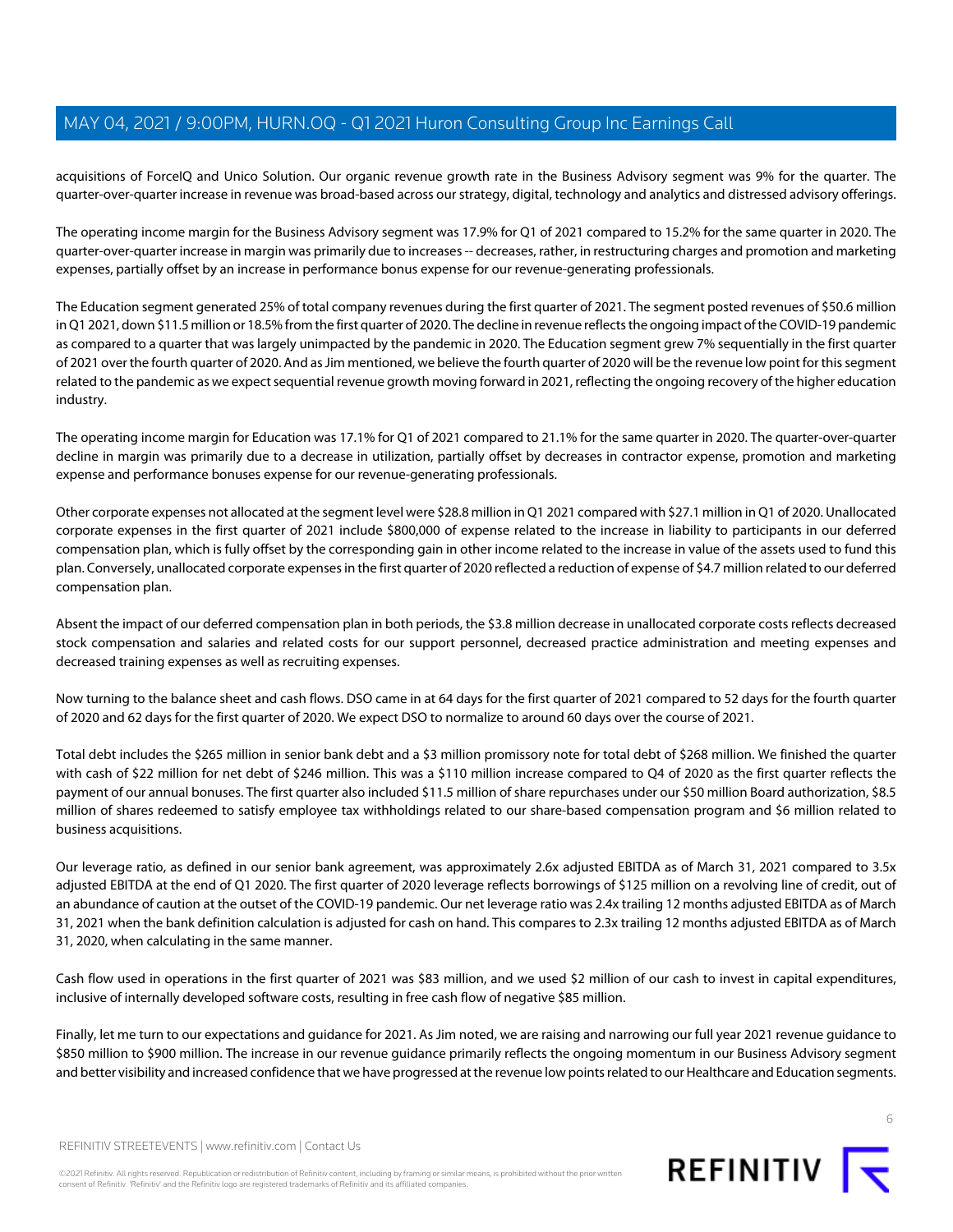In addition, we are forming our full year adjusted EBITDA guidance to be in a range of 10.8% to 11.8% of revenues, and we are increasing our full year adjusted non-GAAP diluted earnings per share guidance to be in a range of \$2.35 to \$2.75. Finally, we expect our full year effective tax rate to be in a range of 26% to 29%.

Thanks, everyone. I would now like to open the call up to questions.

Operator?

## **QUESTIONS AND ANSWERS**

### **Operator**

<span id="page-6-0"></span>(Operator Instructions) Our first question comes from Tobey Sommer of Truist Securities.

### **Tobey O'Brien Sommer** - Truist Securities, Inc., Research Division - MD

With respect to the Education and Healthcare businesses, I was wondering if you could comment on what the pipeline looks like from a project size and complexity perspective as you work your way through the year and maybe juxtapose that with different ranges of small versus large size historically.

### **James H. Roth** - Huron Consulting Group Inc. - CEO & Director

Tobey, this is Jim. I'll start. I think -- I mean a lot of things, I think, are beginning to look a little bit like they did towards the end of 2019. I think in terms of size and complexity, we're going to have a mix of decent-sized large systems projects. We're going to always have strategy projects that tend to go a little bit in the middle. And of course, research and students are doing very well. So I think the composition of the pipeline is going to look fairly similar to what it was before.

I think what we witnessed particularly early in 2020 and through a lot of 2020 was scaling back from a lot of clients in terms of the size, just because they weren't sure of the bandwidth and weren't sure if there were going to be other disruptions. But I think we're beginning to see the pipeline begin to resemble what it looked like prior to COVID in terms of size and complexity.

John, anything you want to add to that?

### **John D. Kelly** - Huron Consulting Group Inc. - Executive VP, CFO & Treasurer

Jim, I think I agree with what you said. I think the only thing that I would add is in the Education segment, I think in terms of the research parts of our business as well as the strategy part of the business, I think the pipeline, as Jim said, is definitely -- we definitely have line of sight to kind of pre COVID levels in both parts of -- or those 2 parts of the business. I'd say for the larger admin system replacement projects or the student system replacement projects, we're certainly seeing opportunities in the market.

And in the long run, we're highly confident that that's a very big addressable market for us in a place where we're very well positioned. But in the short term, just because of the sheer size of some of those projects, I think that's probably not quite back to pace yet with the pre COVID levels on some of those bigger ones. But that's something that, obviously, there are opportunities out there that we plan on positioning ourselves well as the year goes on in that part of the market.

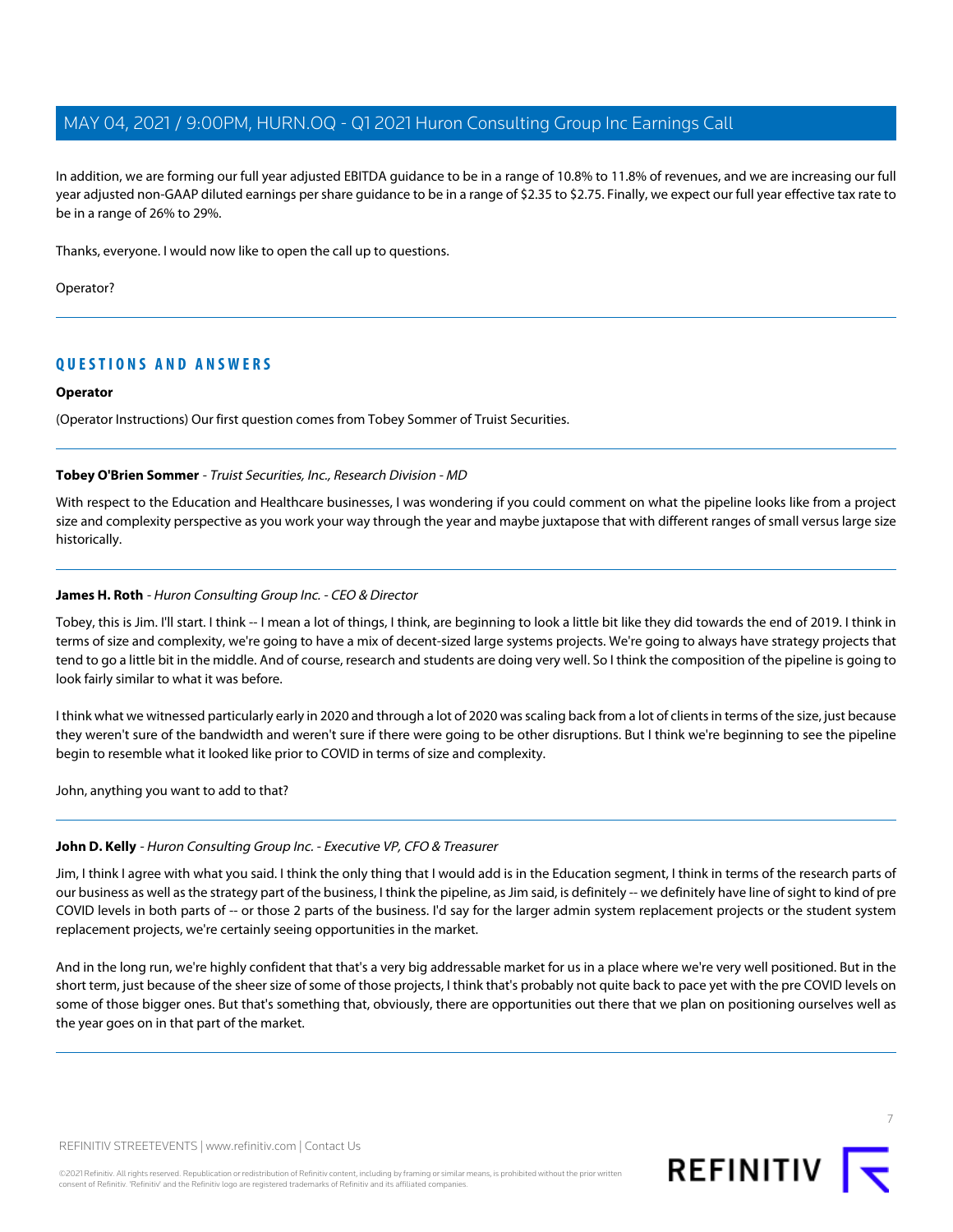### **Tobey O'Brien Sommer** - Truist Securities, Inc., Research Division - MD

Could you give us a sense for your hiring posture for internal full-time staff and maybe a little bit more color about that group hire?

### **John D. Kelly** - Huron Consulting Group Inc. - Executive VP, CFO & Treasurer

Sure. I can start on that. From a hiring perspective, I'd say as we start to have better visibility into the back half of the year, and we've seen some of the conversion of the pipeline and some of the opportunities that we've had since the beginning of the year. I think that we have been getting more aggressive from a hiring perspective.

If I take it kind of segment by segment in the health care segment, as you know, our target utilization in that part of the business tends to be in the higher 70s, and we finished the first quarter more in the 68% range. So I think we still have some room from a utilization perspective there. Though we are still making strategic hires. We're probably not adding a ton of capacity at this point just based on some of the capacity we have in our current workforce.

On the Education side, I'd say there, certain parts of the business have rebounded strongly. I think that we -- you do see us getting more aggressive in terms of hiring within the education part of the business. It's a nice sequential growth in the first quarter versus the fourth quarter. Based on our projections for the rest of the year, I think that we expect utilization to tighten up as the year goes on and for the need to expand.

And then on the Business Advisory segment, that segment has been growing at a nice pace really throughout the pandemic, and we've been hiring throughout the pandemic as well. And our expectation is that, that trend will continue as the year goes on.

### **Tobey O'Brien Sommer** - Truist Securities, Inc., Research Division - MD

And last question for me, and I'll get back in the queue. Could you talk about either headwinds or tailwinds that have been created out of the many kind of factual appropriations out of Washington and/or the sort of prospective ones. I think there was some comment about basic research in the infrastructure-related bill that maybe could play in the education space. So I wanted to get your perspective there, too.

#### **James H. Roth** - Huron Consulting Group Inc. - CEO & Director

Tobey, this is Jim. Are you talking about Healthcare or Education or both?

#### **Tobey O'Brien Sommer** - Truist Securities, Inc., Research Division - MD

Both because there's -- gosh, there's so many different appropriations that have factually kind of come out of DC and several more sort of in the works. So...

### **James H. Roth** - Huron Consulting Group Inc. - CEO & Director

Yes. Well, so I'll make a couple of comments. I think first of all, I think in both cases in health and education, I think a lot of our clients certainly took a hit, I think, in the end -- by the way, I don't want to be presumptuous assuming that this is the end. But at this stage, I think some of the losses that they initially thought were going to happen aren't going to be as severe. It doesn't mean the losses weren't tough, but a lot of them, I think, are ending up 14 months after the pandemic started are probably in better shape than their worst fears earlier in the pandemic. So I think that's likely to be a little bit of a tailwind for us.

I think in terms of the appropriations, particularly around health care -- I mean, so I'm sorry, particularly around research. I think they're generally very good. This administration seems to be very supportive of research. So that should also work out well. The -- I think some of the question marks

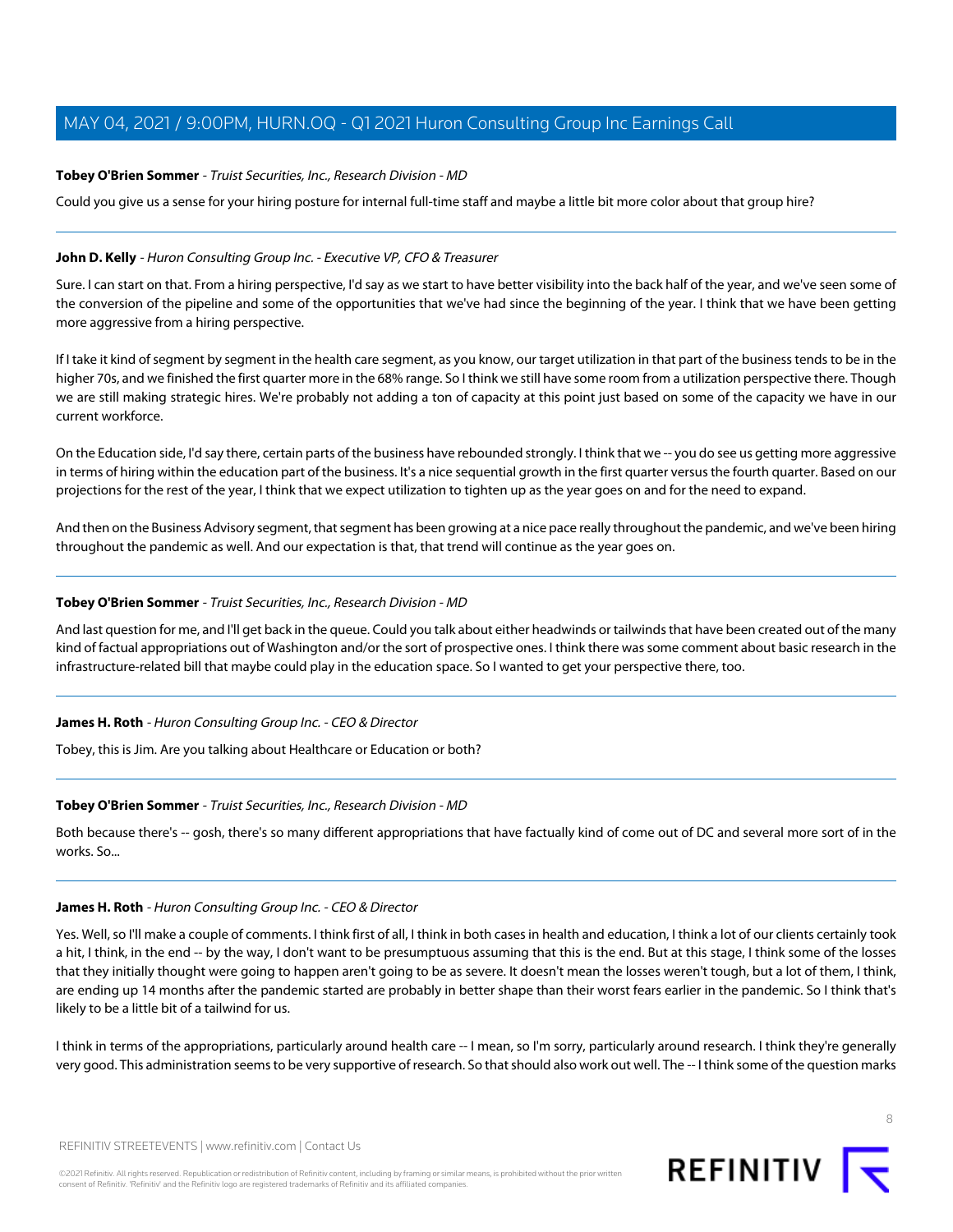will be around kind of what happens with respect to reimbursement, particularly around Medicare and Medicaid and whether there ends up being any state, public universities, whether there ends up being any assistance in terms of -- from the state and local governments in terms of providing support, that remains a question mark, I think.

But in general, I think a lot of our clients are positioned now better than they thought they would be, say, 7, 8, 9 months ago. And so I think in general, those are the tailwinds that we're seeing. And I think that's probably the reason that we're seeing the pipeline buildup that we have because I think they're beginning to realize that they now have a little bit more confidence in their own future sustainability and their own ability to accomplish what they want to accomplish.

### **Operator**

<span id="page-8-0"></span>Our next question comes from Andrew Nicholas of William Blair.

### **Andrew Owen Nicholas** - William Blair & Company L.L.C., Research Division - Analyst

I wanted to ask a follow-up on the hiring environment. I appreciate your color on kind of segment level expectations. But could you maybe speak to the competitiveness of finding talent right now? It seems like there's a lot of your competitors who have similar ideas in terms of adding head count. And I'm just wondering how you kind of take that into account when you're thinking about building into demand later on this year?

### **James H. Roth** - Huron Consulting Group Inc. - CEO & Director

Andrew, this is Jim. I think it's fair to say that the hiring environment has become more competitive. In part, it's competitive among our competitors, our natural competitors; in part, it's competitive across kind of other industries and people just looking to do different things. There is certainly, particularly around technology and other areas. There's a lot of growth. And so I think as the economy accelerates quickly, you're going to find --I think a lot of organizations are going to be hiring. So we do find it to be a more competitive environment.

I think our ability to recruit is actually quite good. I think we kind of -- I don't say this lightly, but I think we really have a very strong culture into which to recruit. People know that. People have heard that among their colleagues and friends. And so that gives us a real benefit. But it is a more difficult environment in which to -- it's a more competitive environment, rather, that we're dealing with right now. And so I think at the same time, there may be some people that want to make a transition.

The part that I think that we're somewhat focused on right now is that if you have gone back over the last decade or 2 decades, and you said what was the hardest part about consulting in terms of recruiting, it would be the expectations for a heavy dose of travel. And our sense right now, Andrew, is that I think in most cases -- I'll just throw out a rough number. My guess is, in most cases, the amount of travel that's going to require is probably going to be half of what it was and it may be less. There'll be isolated instances where it's more, but it's mostly going to be less.

And so you end up having one of the hardest things about consulting, and that's fairly frequent travel and you reduce it substantially. It creates a much better environment into which to recruit. So we think that's going to be beneficial for us once the kind of COVID impact begins to settle in.

### **Andrew Owen Nicholas** - William Blair & Company L.L.C., Research Division - Analyst

Perfect. That's helpful. And then for my follow-up, and then I'll get back in the queue. Just asking about the pipeline in a different way, just overall visibility across each of the businesses. It seems like pipeline is building quite nicely. The different segments are having an easier time making decisions, but could you just compare visibility now relative to 3 months ago when we spoke on the fourth quarter call and how either of those compares to kind of the summer months? Just trying to get a sense for -- even if it's something isn't in the pipeline, how quickly you would expect those decisions to become more rapid?

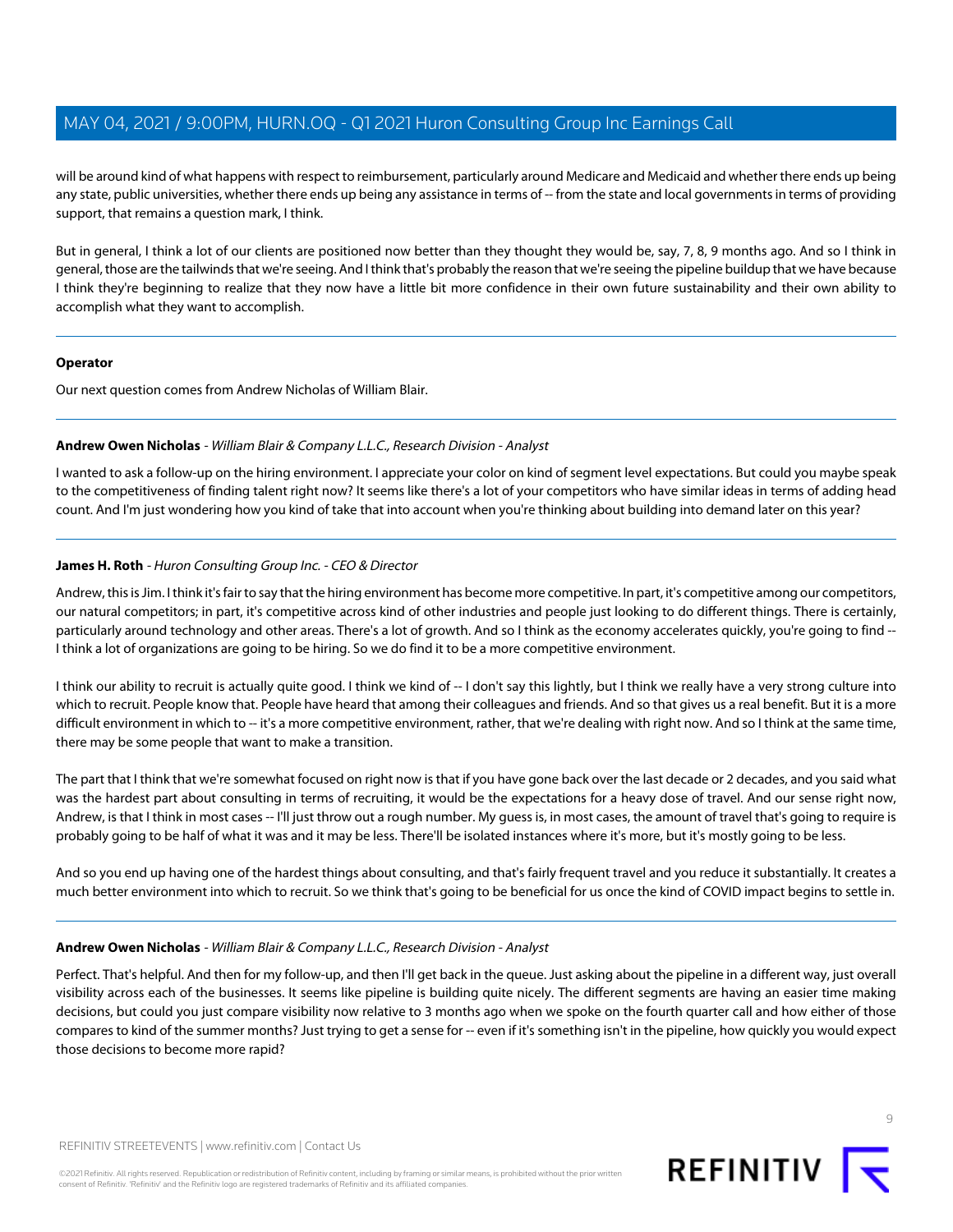### **John D. Kelly** - Huron Consulting Group Inc. - Executive VP, CFO & Treasurer

I would say -- I could take the first stab at that. If I look across the business, and I start with our Healthcare segment, I think the difference probably over the past 3 months is, certainly, our clients have been impacted by what's happened over the past year. And even before that, it was a challenging environment for many of our clients. And so we saw a lot of those opportunities in the pipeline. We've been having a lot of good conversations.

And I think probably the progression from where we were a quarter ago is really towards the back end of the first quarter and then even into the month of April. We had conversion on some of those opportunities and some of those projects that we think are going to be very nice projects for us as the year progresses and to help get us back on our growth trajectory.

I think in addition to that, one of the things that we always look at is our volume of assessment activity. So that's clients that come to us who have issues from a -- at a financial and operating perspective and bring us in to assess the opportunity to help them. And the volume of those assessment activities within Healthcare is within line of sight again of kind of where we were pre-COVID-19. So we feel like that's another key indicator for us that there's a number of projects that are in the pipeline.

And then we've been building out our managed services offerings as well over the course of the past year. And that's another area where we're just seeing a lot of interest from our clients and they're really coming forward to us with opportunities there to help them out. So I'd say that kind of summarizes the Healthcare side of it.

From an Education perspective, I'd say one big difference is, we had a really nice quarter of sequential revenue growth off of what was probably the low point in the fourth quarter similar to what I would describe in Healthcare. I think we've seen a very nice pickup in the pace of conversion of some of those opportunities that we've talked about from the past call or 2 that were in the pipeline. And that was -- whereas some of the Healthcare conversions were more -- they happened towards the end of the first quarter or the first part of the second quarter.

I'd say, on the Education side of the business, particularly within our research and our strategy offerings, we've seen a lot of those conversions throughout the first quarter. So that's another thing that's given us confident. And I'd say, zooming out for a second in both Healthcare and Education, I'd say just in general, the progress that we've made in the U.S. in terms of the vaccine and really for a lot of our clients and the leaders that we talk to, those clients kind of the sense that they're able to now start to think more about their strategic priorities and they're strategic objectives. I think that factors in as well. We see a lot of clients coming forward who are starting to rethink about the things that were on their plate before the pandemic hit and they were severely disrupted over the past year.

And then finally, from a business advisory perspective, Jim mentioned it in his remarks, on the strategy side of the business, we've seen a nice rebound there. Our technology business continues, quite frankly, to build momentum. That very full suite of technology offerings that we have at this point is resonating very well with our commercial clients as well as clients across the health care and education industries.

And then the one maybe area that's a little bit different is our distressed business, which actually had a very nice first quarter and posted some nice growth during the first quarter year-over-year. I would just note that they're up against a couple of tough comps in the second and third quarter, just based on how hot that market was in the second and third quarter. So we still feel good about the pipeline and the opportunities to that business, but it probably will be a challenging couple of quarters of comps here just based on what happened last year.

### **Operator**

(Operator Instructions) Our next question comes from Kevin Steinke of Barrington.



REFINITIV STREETEVENTS | [www.refinitiv.com](https://www.refinitiv.com/) | [Contact Us](https://www.refinitiv.com/en/contact-us)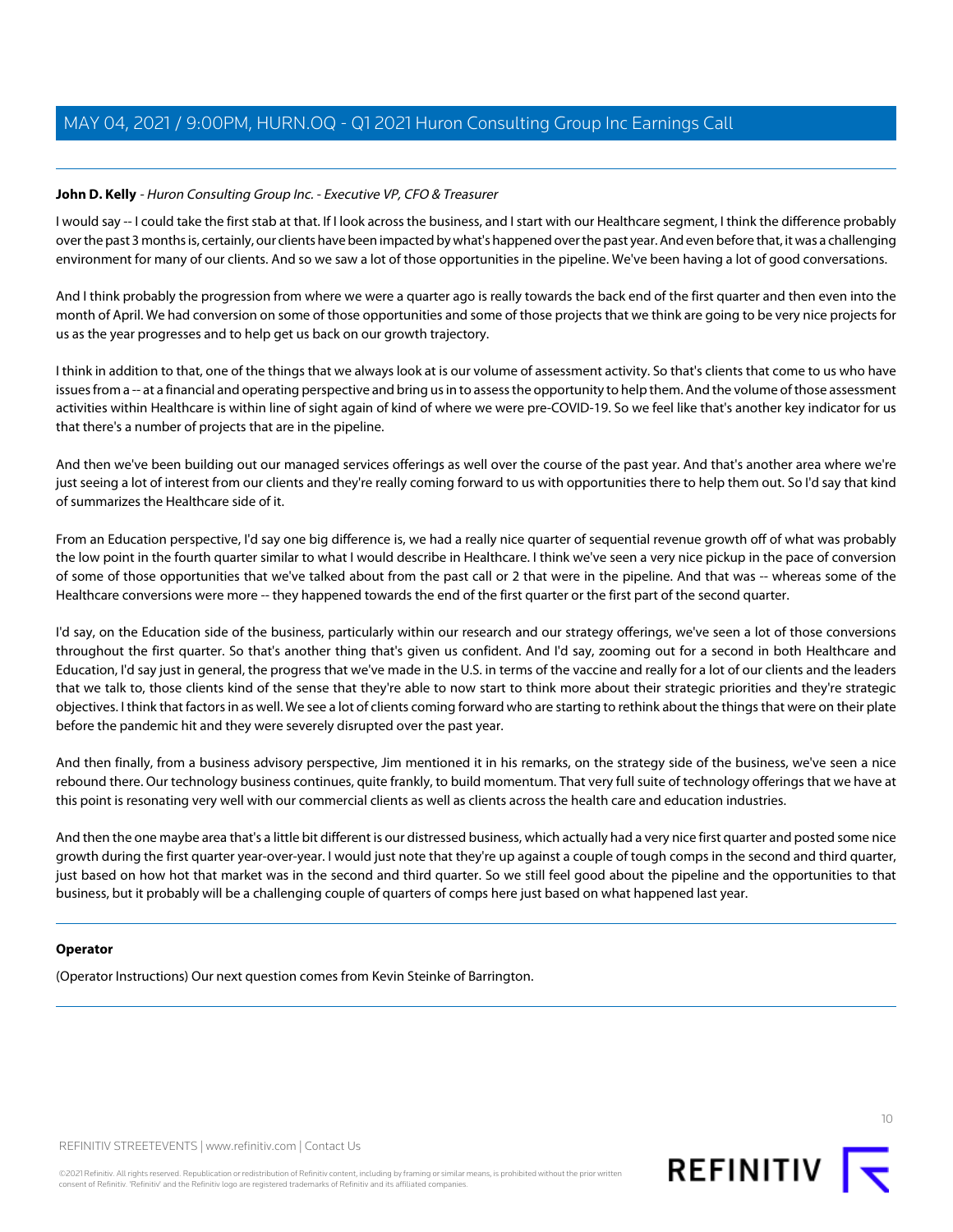### <span id="page-10-0"></span>**Kevin Mark Steinke** - Barrington Research Associates, Inc., Research Division - MD

So I think you've touched on this a bit in response to other questions. But maybe just can you talk about why the pipeline in Healthcare and Education has continued to move forward and convert maybe a little bit more quickly than you would have expected in your original guidance, perhaps you had kind of built in some more conservatism into that original guidance based on the uncertainty of the situation.

But it's just -- as you talk to leaders in Healthcare and Education, is it just kind of the vaccination rollouts that are really given the confidence to move forward a little more quickly than you'd expect there? What other factors would you highlight there?

### **James H. Roth** - Huron Consulting Group Inc. - CEO & Director

Kevin, this is Jim. I think there's a couple ways of looking at it. I mean, this is for all of us, this has happened so quickly. And I think if you look at the sequence of events that took place over the last year plus, I mean, we went through that kind of horrific March, April, May time frame, where health care was -- health care and health systems was kind of completely absorbed in the urgency of a new virus and health -- and education was kind of looking and wondering, kids had already gone off-campus and they're wondering, are we ever going to be able to have kids back in September. And then -- but there was still hope that the summer would be better and part of the summer was better, and then it got a lot worse. And so that set things back a little bit in the fall.

And then we had that other surge again in December. So our clients have gone through this horrible period of kind of ups and downs and really trying to guess it. And I think the fact that the vaccines came out in January and have begun to now spread and take hold, I think gives everybody some more confidence they can begin to not just kind of do stuff that they actually thought they wanted to do historically, particularly improving their digital transformations. But at the same time, try to get to the point where they can now be responsive to what, in many cases, including Education and Healthcare is going to be very different markets coming up shortly.

And so that, I think, is why we're seeing this pickup in the pipeline right now. And just in terms of their ability to go back and say, okay, so far, we've kind of survived this. We can't just go back and assume things are going to resume. You've got to do things differently.

So across the board, whether it's care transformation and changes that are taking place there, whether it's telehealth in Healthcare, whether it's new business models in Education, it's just new strategies that are going to be required to kind of meet a very different environment. This is really -- it's all across the board, large, small, public, private, any kind of hospital, they're all really kind of looking at this very uncertain future. I think now they're having enough confidence to know that at least as it seems right now, the worst of it is over, and they can now begin focusing on their business.

I think in the last 12 months, it was hard to focus on your business when you really thought that there might be another surge coming in a matter of weeks or months. So that, I think, collectively, is just kind of a mindset that has enabled people to go back and say, we got to now take care of our business. And I would say more than anything, that's -- those are the factors behind our -- having greater -- bigger pipeline and greater visibility into that pipeline.

#### **Kevin Mark Steinke** - Barrington Research Associates, Inc., Research Division - MD

Okay. Great. That's helpful. And also, I wanted to follow up on your discussion of hiring about 300 people in the managed services area. Is this kind of an outgrowth of that original managed services project you had in Healthcare and -- for a larger client and maybe you've had some success there, and does that kind of speak to why this -- you're being able to expand this offering? I just wanted to see if I could tie that together with what you'd been originally doing in the health care arena.

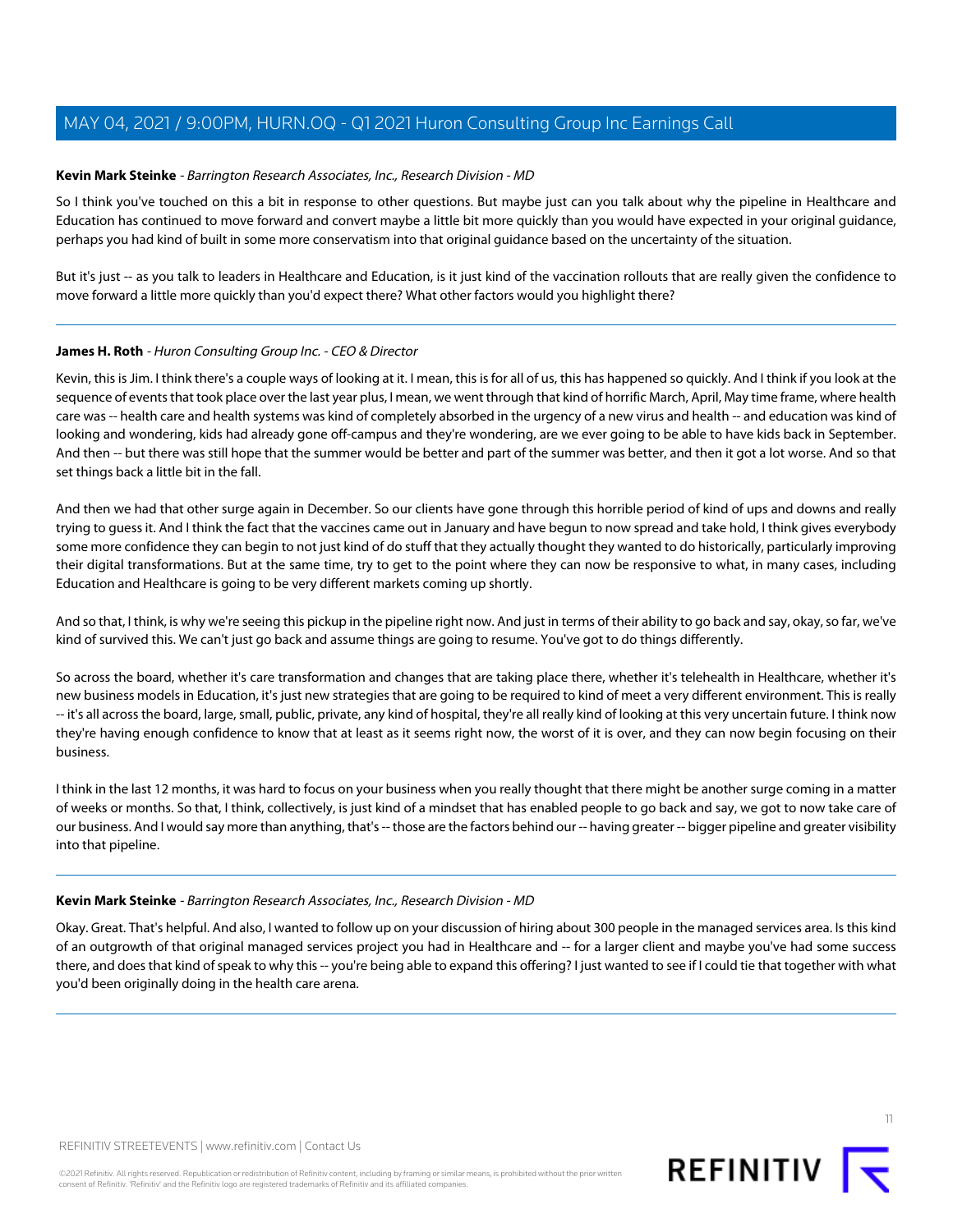### **John D. Kelly** - Huron Consulting Group Inc. - Executive VP, CFO & Treasurer

I think, Kevin, it's clearly a continuation of our strategy as it relates to managed services. We do see the need in the market. We see a number of clients who are very interested in opportunities to improve their operations, improve their financial results, and they view managed services with a trusted partner as one way to be able to achieve those objectives. And so we've had a really great partnership on that first project that we've talked about.

We feel like we've been very successful working with the client there to drive a really positive impact for them. And that has kind of opened the door for more opportunities for us to continue to build out those capabilities and to be thoughtful about how we can continue to build out the team there to meet the demand that we expect to be coming. So it is an offshoot in that regard, then we think that the 300 that we've hired. Quite frankly, some of -- there are some -- there is some specific revenue that will come associated with that group, but there were a number of things in our own pipeline, where we really made the determination that bringing these employees on are going to help us execute and most effectively deliver on some of those opportunities that were separately existing in our pipeline. So we're very excited to have them join the team, and -- they think -- our viewpoint is it really helps round out our offerings from a managed services perspective in health care.

### **Kevin Mark Steinke** - Barrington Research Associates, Inc., Research Division - MD

<span id="page-11-0"></span>Okay. Great. That's helpful. You talked about also in your prepared comments, just how sizable technology has become as part of your offerings and that you're going to continue to invest there. Would technology-focused acquisitions still kind of be at top of mind when you're thinking about M&A going forward? And are you contemplating when you're talking about investing in your technology offerings, potentially further acquisitions in that space?

### **C. Mark Hussey** - Huron Consulting Group Inc. - President & COO

Yes. Kevin, this is Mark. I'll address that one. I think the answer is certainly, yes. We see continuing opportunities just to fill in what we think is a fairly comprehensive suite of enterprise platform capabilities today, and it's expanded into data and analytics as well. So there's definitely opportunities for us just to strengthen various areas. And I think you'll see us continue to be active where we see opportunities in the marketplace.

#### **Kevin Mark Steinke** - Barrington Research Associates, Inc., Research Division - MD

Okay. Great. How do you -- just overall feel like where your capacity stands in terms of balance sheet to pursue the -- your acquisition strategy, I assume you're going to continue to pay down debt here, but maybe John, just talk about debt pay down and where you'd like to get from a leverage perspective.

#### **John D. Kelly** - Huron Consulting Group Inc. - Executive VP, CFO & Treasurer

Sure. Kevin, to answer your first question, I think we feel very good about our capacity, given the amount that we have on our revolving line of credit as well as our expected free cash flow for the year. As you know, it's our seasonal high watermark in terms of borrowings just after the annual incentive payments in March. So that's expected. And the default coming out of the first quarter, of course, is to pay down debt.

But I think, clearly, as that kind of large cash outflow behind us, given our expected free cash flow for the rest of the year, we think that gives us plenty of opportunity to both continue to pay down our debt and to get back down, call it, to the 2x level, while also having capacity to repurchase shares to the extent that it's -- we think that, that's a good opportunity. And clearly, to the extent we can offset some of the dilution that comes from our share-based compensation programs. But as well for strategic tuck-in type M&A.

I think our perspective is that everything we do is kind of focused on our organic growth strategy, as we've talked about before, but that from time to time, it does make sense to buy when we think there are certain assets on the market that can give us a quicker entry point.

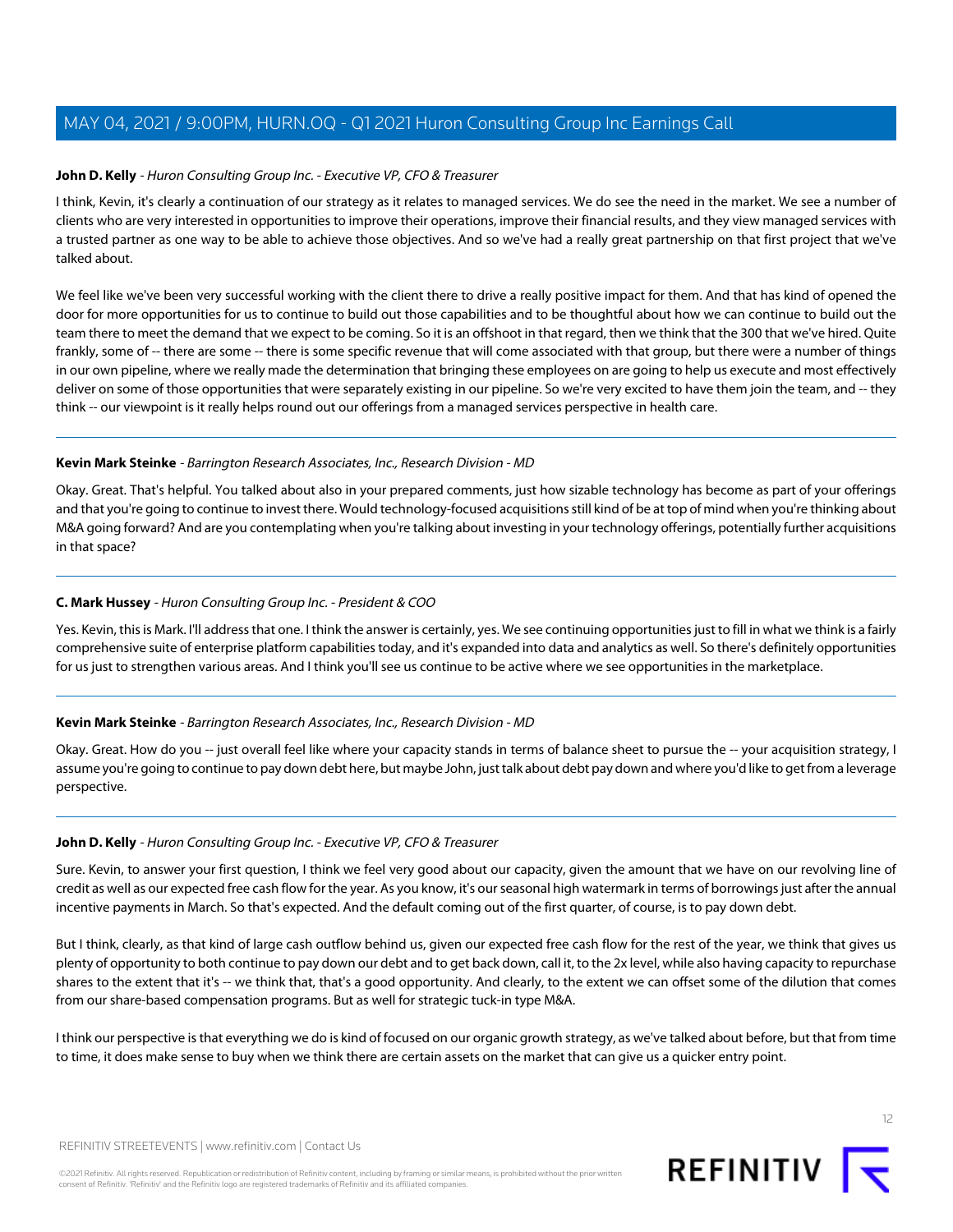Technology is often an area where we see that opportunity. And to the extent that we see those opportunities, we feel very comfortable with our leverage, very comfortable with our cash flow to be able to execute on those and make sure we're bringing the talent into the organization that we need to in order to execute on our strategy.

### **Operator**

<span id="page-12-0"></span>Our next question comes from Josh Vogel of Sidoti.

### **Joshua David Vogel** - Sidoti & Company, LLC - Analyst

A lot of my questions were covered, but maybe there's just another way to frame the pipeline of visibility conversation. You're seeing increases in the sales pipeline and the pace of signings and health care and education, but also a sales cycle that remains somewhat elongated. I'm just curious, given the recent conversions, does that [imply] some easing there relative to last year? And do you think that the cycle back to pre-pandemic [levels] by the second half of the year or perhaps even quicker, given how long clients were kind of sitting on their hands and maybe looking to rapidly reengage?

### **James H. Roth** - Huron Consulting Group Inc. - CEO & Director

Josh, this is Jim. I'll start there. I think the thing that we saw probably more deferred than anything, there's probably 2 areas. One of them would be in Healthcare and some of the performance improvement areas, again, deferred while we were going through the worst of the pandemic. And in education, the thing that got the most deferred was the larger ERP projects. And as we've described, I think, in both cases, Healthcare and Education, you've seen the environment transition quite a bit.

I just think it was really hard to undertake -- for our clients -- were really hard to undertake those kind of large projects at a point in time when they weren't sure about their financial stability, they weren't sure about their own -- the bandwidth of their own people to take it on. And they just -and acknowledge that a lot of it would probably have to be down remotely. You put it all together, and I think a lot of them just sorted through and said, you know what, this is urgent, but it's not that urgent. Let's wait a little bit. And that's what's kind of picking up right now.

I think in the case of the larger systems projects, there's a pretty high degree of coordination that needs to take place at our clients. Forget about us, it's our clients just to get these things effective. It's not like we come in and do everything. They've got to play a major role in it. And so I think you're seeing some of those as they kind of regroup themselves, they're getting back to the point where they can envision taking on those more complicated projects.

The same thing I think is happening in Healthcare right now when I talked to somebody today who basically said that the current year financials are actually going to look pretty good because the biggest hit we took was probably in the prior fixed fiscal year, but we're worried a lot more about the cost structure in the coming years. And that's what's forcing them to go back and begin to think through how do they reposition their business to be successful in the future.

So I think this is just -- to us, it was really easy to understand why these delays were taking place. But I think a lot of those reasons are now dissipating, and we're now beginning to see things open up, and people are more capable of addressing their future. And that, I think, is why we're seeing a pickup in the size and complexity and visibility into our pipeline.

### **Joshua David Vogel** - Sidoti & Company, LLC - Analyst

That's good insights there. Thank you. The hiring of the 300 FTEs, I think, John, you said it would add about \$10 million to revenue. Is that all going to be in Q2?

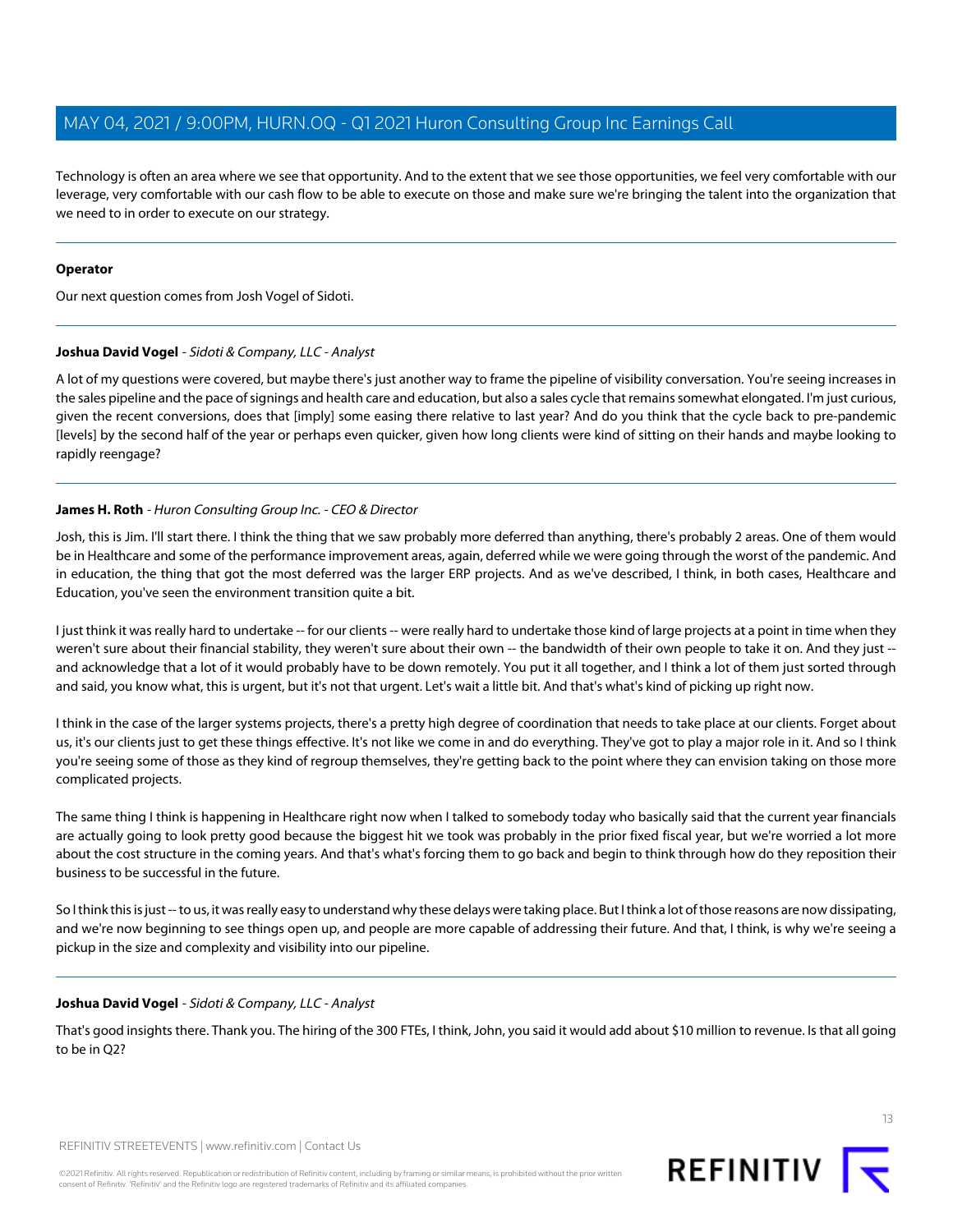### **John D. Kelly** - Huron Consulting Group Inc. - Executive VP, CFO & Treasurer

No, no. That's for the remaining 9 months of the year, Josh.

### **Joshua David Vogel** - Sidoti & Company, LLC - Analyst

Okay. And I'm just thinking, you hired these FTEs. They're targeted specifically for this project. Do you think there's an opportunity, though, perhaps keep these people on your bench when the project is over hoping that you can deploy them to other engagements considering how the pipeline is building?

### **John D. Kelly** - Huron Consulting Group Inc. - Executive VP, CFO & Treasurer

Josh, yes, just to clarify on that point. So they were -- they actually weren't hired for any specific project. They really are -- they really were brought on to broaden our capabilities from a managed services perspective. And they are going to be able to be deployed on some of the opportunities that we had in our pipeline before we acquired them as well as some specific work related to them. So absolutely, the plan is to build around this team and to continue to build out these capabilities.

We expect the team to grow, quite frankly. So based on the demand that we see in the market, we think that there's going to be a lot of opportunity for these employees to help serve our clients. And that when we start to look forward to 2022, we actually think this is going to be an area that's going to help drive organic growth within this business and that these employees will be a key part of that.

### **Joshua David Vogel** - Sidoti & Company, LLC - Analyst

Understood. I appreciate the clarification around that. And just one last one. A lot of talk out there about an unprecedented and overwhelming wave of applications at colleges, especially as some have waived the SATs and ACTs. And I was just curious, is that a potential tailwind for your business?

### **James H. Roth** - Huron Consulting Group Inc. - CEO & Director

I don't think so, Josh. I mean I think that's just -- first of all, it's not clear to me that the number of seats for all those applicants has really changed. And therefore, I think you may have a lot more applicants, but it doesn't necessarily transition into more revenue. It certainly is not a headwind, but I don't think it's going to be a tailwind either. I think there's just kind of an anomaly where we're at right now, where everyone's just trying to do the best they can to get in because there's so many uncertainties in terms of who's going to go back to the campus.

The higher branded places will have no problem, but everyone is thinking, I think that maybe I can apply to a place that I otherwise might not be able to get into it because of all the disruption is taking place. And time will tell whether that happens or not. But I don't think it's going to be that much of a differentiator. I think it's just going to be an odd statistic that sits out there for a while.

### **Operator**

Our next question comes from Tobey Sommer of Truist Securities.

### **Tobey O'Brien Sommer** - Truist Securities, Inc., Research Division - MD

A question for you on the education space. If President Biden's initiative to make community college and change some things in terms of education making that free. What would that -- those things that are on the table do for demand for your services, do you think?